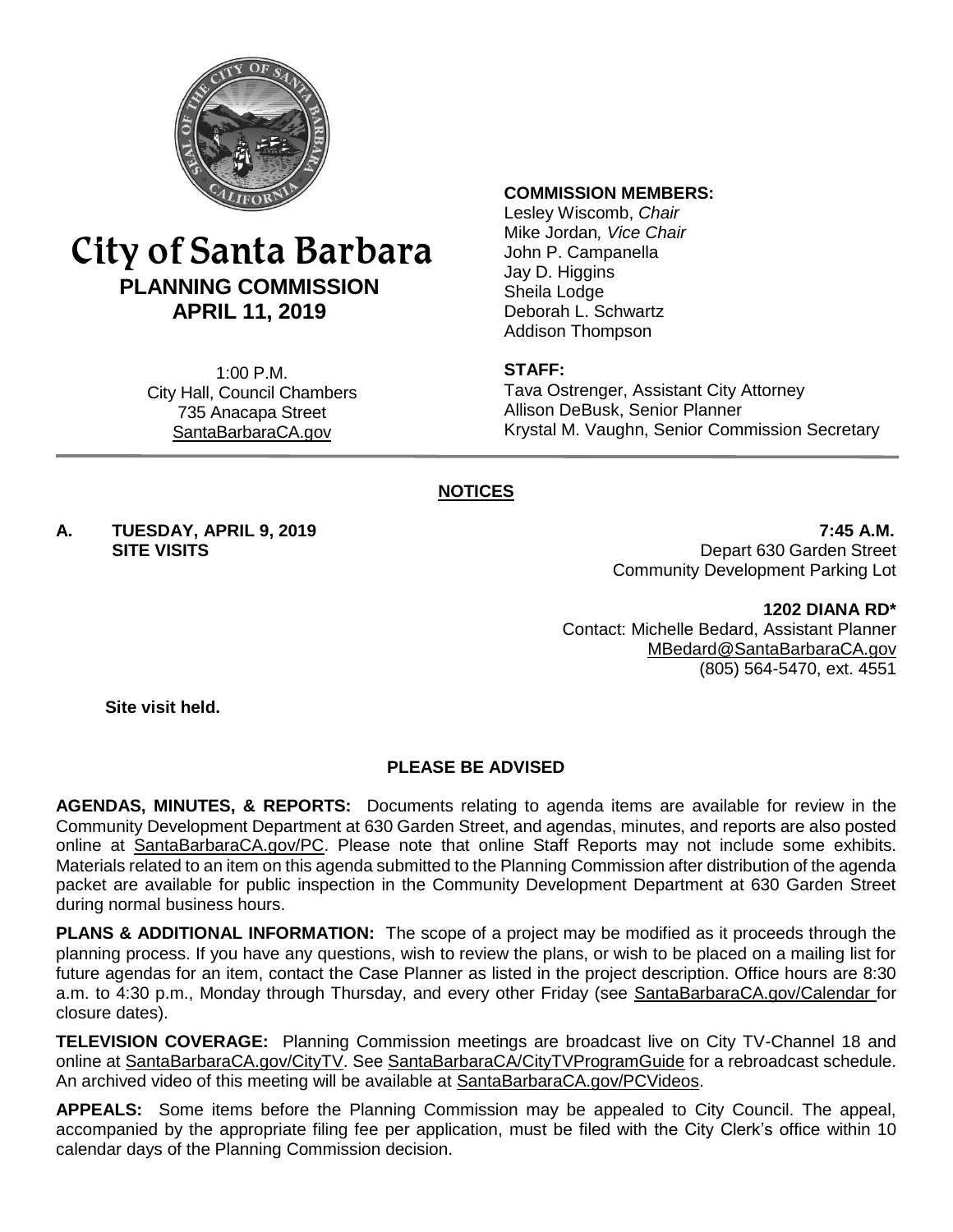# **I. ROLL CALL**

# **Roll call taken. Chair Wiscomb and Commissioner Thompson were absent.**

## **II. PRELIMINARY MATTERS**

A. Requests for continuances, withdrawals, postponements, or addition of ex-agenda items.

## **Requests made.**

B. Announcements and appeals.

#### **Announcements made.**

C. Comments from members of the public pertaining to items not on this agenda. Due to time constraints, each person is limited to two minutes.

# **Jessica Metzger, Project Planner, City of Santa Barbara addressed the Commission.**

# **III. NEW ITEM**

# **ACTUAL TIME: 1:10 P.M.**

# **A. ANNUAL ALLOCATION OF UNUSED OR EXPIRED NONRESIDENTIAL SMALL ADDITION SQUARE FOOTAGE**

The Planning Commission will decide whether to allocate 15,316 square feet of unused or expired nonresidential Small Addition Floor Area from calendar year 2018 to the Small Addition category or to the Community Benefit category for future development. Unused or expired Small Additions are reallocated by Planning Commission on an annual basis per the Growth Management Program passed by Council Resolution on March 5, 2013.

**Approved allocating 15,316 square feet of unused or expired nonresidential Small Addition Floor Area from calendar year 2018 to the Community Benefit category for future development as outlined in the Staff Report dated April 4, 2019.**

**Lodge/Jordan Vote: 5/0 Abstain: 0 Absent: 2 (Wiscomb and Thompson) Resolution No. 005-19**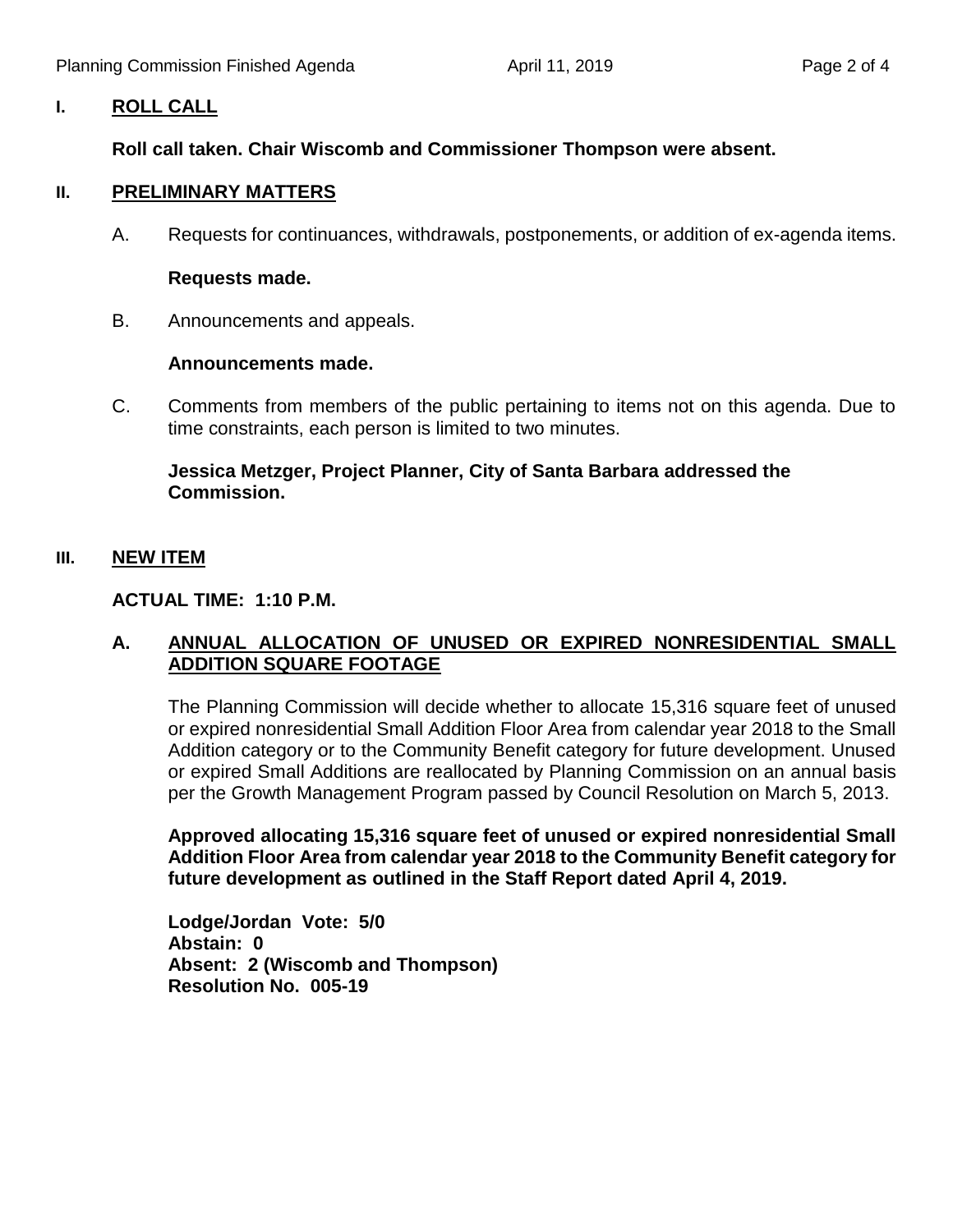# **ACTUAL TIME: 1:42 P.M.**

## **B. APPLICATION OF SHAUN LYNCH, APPLICANT FOR BLH PROPERTIES LLC, PROPERTY OWNER, 1202 DIANA ROAD, APN 031-190-008, RS-6 (RESIDENTIAL SINGLE UNIT) ZONE, GENERAL PLAN LAND USE DESIGNATION: LOW DENSITY RESIDENTIAL, MAXIMUM 5 DU/AC (PLN2017-00217).**

The project consists of a proposal to subdivide an existing 1.06-acre parcel into four lots in the RS-6, Residential Single Unit Zone and Low Density Residential (Max. 5 Dwelling Units/Acre) General Plan designation. The proposed lots vary in size from 9,004 to 15,505 square feet and comply with General Plan and Zoning density.

Proposed improvements for the subdivision include site grading (approximately 1,000 cubic yards of cut and 540 cubic yards of fill), removal of 5 existing oak trees, installation of 22 replacement oak trees, and approximately 8,500 square feet of paving to create a new shared driveway connecting the proposed lots to Cota Street, including alterations to the existing driveway/access for the existing condominiums on the adjacent lot, located at 1133 E. Cota Street. The existing driveway to Diana Road would remain as a secondary access.

The proposal includes development of a new two-story primary dwelling unit on three of the four proposed lots. Proposed residences would range in size from approximately 2,161 to 2,694 square feet, including an attached two-car garage.

Proposed Lot 3 would contain the existing one-story residence, which is a designated Structure of Merit. The project includes demolition of all unpermitted additions to this residence in order to return it to the configuration of the original 1921 adobe residence. Also proposed is the addition of an attached two-car garage at the rear of the residence. The proposal would result in an approximately 975 square foot residence and a 400 square foot garage on Lot 3.

Other site alterations include demolition of the existing detached garage and detached accessory buildings. The proposed project would also address violations identified in ENF2017-00868.

The discretionary applications required for this project are:

- 1. A Tentative Subdivision Map to allow the division of a 1.06-acre lot into four lots (SBMC Chapter 27.07);
- 2. A Public Street Frontage Waiver to allow a subdivision where access to the lots is provided by a private driveway that serves more than two lots, rather than by a public street (SBMC §22.060.300);
- 3. A Street Frontage Modification to allow proposed Lot 1 with less than the minimum 60 feet of frontage on a public street (SBMC §30.20.030 and SBMC §30.250.020);
- 4. A Street Frontage Modification to allow proposed Lot 2 with less than the minimum 60 feet of frontage on a public street (SBMC §30.20.030, and SBMC §30.250.020);
- 5. A Street Frontage Modification to allow proposed Lot 3 with less than the minimum 60 feet of frontage on a public street (SBMC §30.20.030, and SBMC §30.250.020); and
- 6. A Street Frontage Modification to allow proposed Lot 4 with less than the minimum 60 feet of frontage on a public street (SBMC §30.20.030 and SBMC §30.250.020).